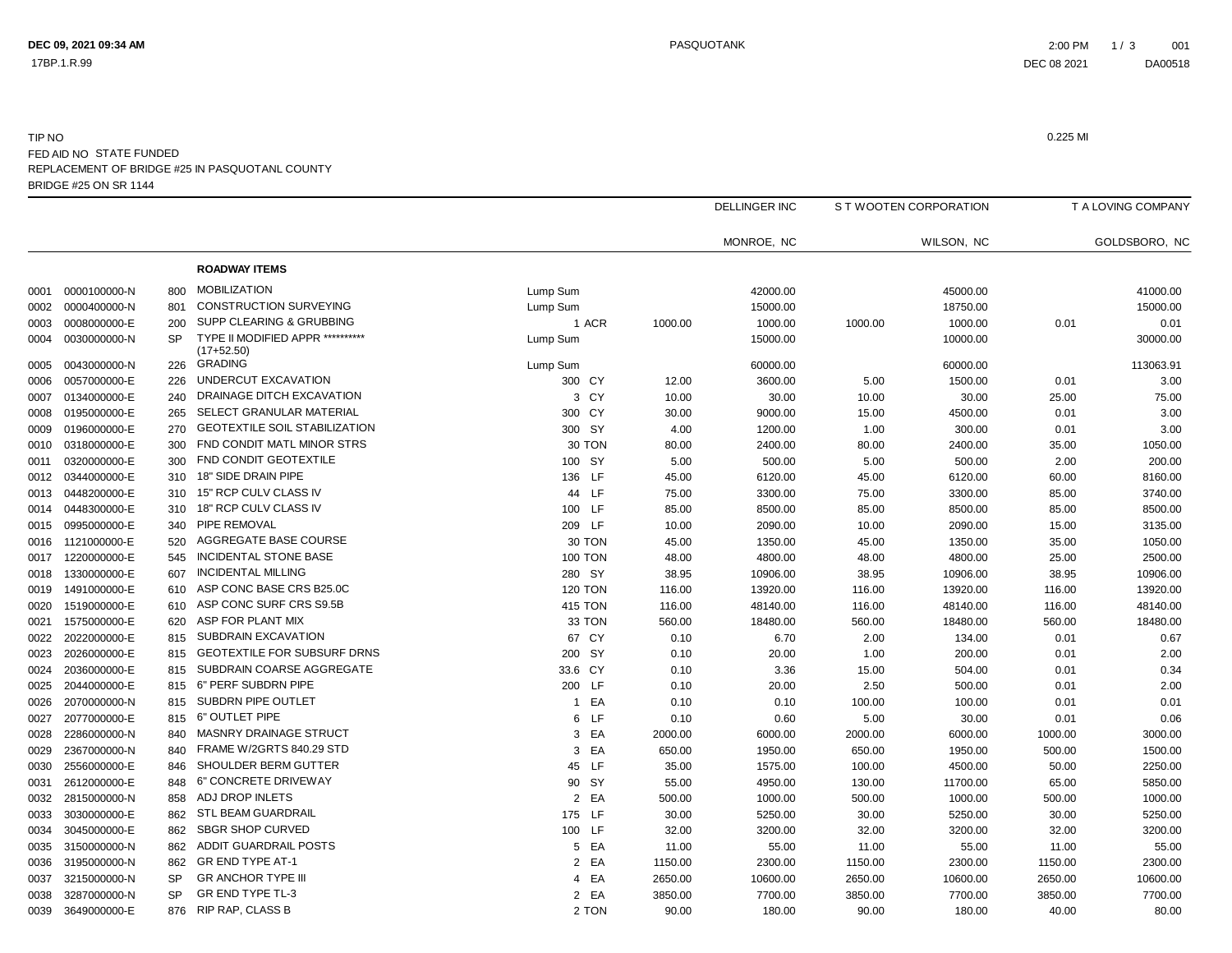17BP.1.R.99

## BRIDGE #25 ON SR 1144TIP NO0.225 MI FED AID NO STATE FUNDED<br>----------------------REPLACEMENT OF BRIDGE #25 IN PASQUOTANL COUNTY

|      |                   |           |                                                |               |         | <b>DELLINGER INC</b> | S T WOOTEN CORPORATION |            | T A LOVING COMPANY |               |
|------|-------------------|-----------|------------------------------------------------|---------------|---------|----------------------|------------------------|------------|--------------------|---------------|
|      |                   |           |                                                |               |         | MONROE, NC           |                        | WILSON, NC |                    | GOLDSBORO, NC |
| 0040 | 3656000000-E      | 876       | <b>GEOTEXTILE FOR DRAINGE</b>                  | 7 SY          | 5.00    | 35.00                | 5.00                   | 35.00      | 2.00               | 14.00         |
| 0041 | 4413000000-E      | <b>SP</b> | WORK ZONE ADV/GEN WARN SIGN                    | 183 SF        | 9.25    | 1692.75              | 9.25                   | 1692.75    | 9.25               | 1692.75       |
| 0042 | 4445000000-E      |           | 1145 BARRICADES (TYPE III)                     | 80 LF         | 25.00   | 2000.00              | 25.00                  | 2000.00    | 25.00              | 2000.00       |
| 0043 | 4457000000-N      | <b>SP</b> | TEMP TRAFFIC CONTROL (SP)                      | Lump Sum      |         | 1500.00              |                        | 5000.00    |                    | 15300.00      |
| 0044 | 4685000000-E      |           | 1205 THERMO PVT MKG LINES 4"90                 | 2,139 LF      | 3.00    | 6417.00              | 3.65                   | 7807.35    | 3.00               | 6417.00       |
| 0045 | 6000000000-E      |           | 1605 TEMPORARY SILT FENCE                      | 385 LF        | 4.50    | 1732.50              | 4.50                   | 1732.50    | 4.50               | 1732.50       |
| 0046 | 6006000000-E      |           | 1610 EROS CONTRL STONE CL A                    | <b>75 TON</b> | 80.00   | 6000.00              | 80.00                  | 6000.00    | 34.00              | 2550.00       |
| 0047 | 6009000000-E      |           | 1610 EROS CONTRL STONE CL B                    | 75 TON        | 80.00   | 6000.00              | 80.00                  | 6000.00    | 35.00              | 2625.00       |
| 0048 | 6012000000-E      |           | 1610 SEDIMENT CONTROL STONE                    | <b>50 TON</b> | 70.00   | 3500.00              | 70.00                  | 3500.00    | 25.00              | 1250.00       |
| 0049 | 6015000000-E      |           | 1615 TEMPORARY MULCHING                        | 1 ACR         | 1500.00 | 1500.00              | 1500.00                | 1500.00    | 1500.00            | 1500.00       |
| 0050 | 6018000000-E      |           | 1620 SEED FOR TEMP SEEDING                     | 100 LB        | 4.85    | 485.00               | 4.85                   | 485.00     | 4.85               | 485.00        |
| 0051 | 6021000000-E      |           | 1620 FERT FOR TEMP SEEDING                     | 0.5 TON       | 1500.00 | 750.00               | 1500.00                | 750.00     | 1500.00            | 750.00        |
| 0052 | 6024000000-E      |           | 1622 TEMPORARY SLOPE DRAINS                    | 200 LF        | 20.83   | 4166.00              | 5.00                   | 1000.00    | 0.01               | 2.00          |
| 0053 | 6036000000-E      |           | 1631 MATTING FOR EROS CONTROL                  | 1,250 SY      | 1.95    | 2437.50              | 1.95                   | 2437.50    | 1.95               | 2437.50       |
| 0054 | 6037000000-E      | <b>SP</b> | <b>COIR FIBER MAT</b>                          | 250 SY        | 5.00    | 1250.00              | 5.00                   | 1250.00    | 5.00               | 1250.00       |
| 0055 | 6042000000-E      |           | 1632 1/4" HARDWARE CLOTH                       | 125 LF        | 6.00    | 750.00               | 6.00                   | 750.00     | 6.00               | 750.00        |
| 0056 | 6048000000-E      | <b>SP</b> | FLOAT TURBIDITY CURTAIN                        | 140 SY        | 1.00    | 140.00               | 35.00                  | 4900.00    | 20.00              | 2800.00       |
| 0057 | 6071012000-E      | <b>SP</b> | <b>COIR FIBER WATTLE</b>                       | 130 LF        | 11.75   | 1527.50              | 11.75                  | 1527.50    | 11.75              | 1527.50       |
| 0058 | 6071014000-E      | <b>SP</b> | COIR FIBER WATTLE BARRIER                      | 230 LF        | 11.75   | 2702.50              | 11.75                  | 2702.50    | 11.75              | 2702.50       |
| 0059 | 6071020000-E      | <b>SP</b> | POLYACRYLAMIDE (PAM)                           | 20 LB         | 18.00   | 360.00               | 18.00                  | 360.00     | 18.00              | 360.00        |
| 0060 | 6084000000-E      |           | 1660 SEEDING AND MULCHING                      | 3 ACR         | 3200.00 | 9600.00              | 3200.00                | 9600.00    | 500.00             | 1500.00       |
| 0061 | 6087000000-E      |           | 1660 MOWING                                    | 1 ACR         | 600.00  | 600.00               | 600.00                 | 600.00     | 600.00             | 600.00        |
| 0062 | 6090000000-E      |           | 1661 SEED FOR REPAIR SEEDING                   | 50 LB         | 14.00   | 700.00               | 14.00                  | 700.00     | 14.00              | 700.00        |
| 0063 | 6093000000-E      |           | 1661 FERT FOR REPAIR SEEDING                   | 0.25 TON      | 1200.00 | 300.00               | 1200.00                | 300.00     | 1200.00            | 300.00        |
| 0064 | 6096000000-E      |           | 1662 SEED FOR SUPP SEEDING                     | 50 LB         | 8.00    | 400.00               | 8.00                   | 400.00     | 8.00               | 400.00        |
| 0065 | 6108000000-E      |           | 1665 FERTILIZER TOPDRESSING                    | 0.5 TON       | 1200.00 | 600.00               | 1200.00                | 600.00     | 1200.00            | 600.00        |
| 0066 | 6114500000-N      |           | 1667 SPECIALIZED HAND MOWING                   | 10 MHR        | 60.00   | 600.00               | 60.00                  | 600.00     | 60.00              | 600.00        |
| 0067 | 6117000000-N      | <b>SP</b> | RESPONSE FOR EROS CONTROL                      | 13 EA         | 750.00  | 9750.00              | 75.00                  | 975.00     | 50.00              | 650.00        |
|      |                   |           | <b>STRUCTURE ITEMS</b>                         |               |         |                      |                        |            |                    |               |
|      |                   | <b>SP</b> | CONC WASHOUT STRUCTURE                         |               |         |                      |                        |            |                    |               |
| 0068 | 6117500000-N      | 402       | <b>REMV EXIST STR **********</b>               | 2 EA          | 500.00  | 1000.00              | 1500.00                | 3000.00    | 500.00             | 1000.00       |
| 0069 | 8035000000-N      |           | $(17+52.50)$                                   | Lump Sum      |         | 60000.00             |                        | 44000.00   |                    | 65000.00      |
| 0070 | 8065000000-N      | <b>SP</b> | ASBESTOS ASSESSMENT                            | Lump Sum      |         | 2500.00              |                        | 1000.00    |                    | 1300.00       |
| 0071 | 8112730000-N      | 450       | PDA TESTING                                    | 1 EA          | 3500.00 | 3500.00              | 5000.00                | 5000.00    | 2900.00            | 2900.00       |
|      | 0072 8121000000-N | 412       | UNCL STR EXCAV STA *****<br>$(17+52.50)$       | Lump Sum      |         | 15000.00             |                        | 10000.00   |                    | 25000.00      |
| 0073 | 8182000000-E      |           | 420 CLASS A CONCRETE (BRIDGE)                  | 30 CY         | 1650.00 | 49500.00             | 2600.00                | 78000.00   | 2400.00            | 72000.00      |
| 0074 | 8210000000-N      |           | 422 BRG APPR SLAB ************<br>$(17+52.50)$ | Lump Sum      |         | 30000.00             |                        | 40000.00   |                    | 50000.00      |
|      | 0075 8217000000-E | 425       | <b>REINF STEEL (BRIDGE)</b>                    | 4,362 LB      | 2.00    | 8724.00              | 2.50                   | 10905.00   | 1.00               | 4362.00       |